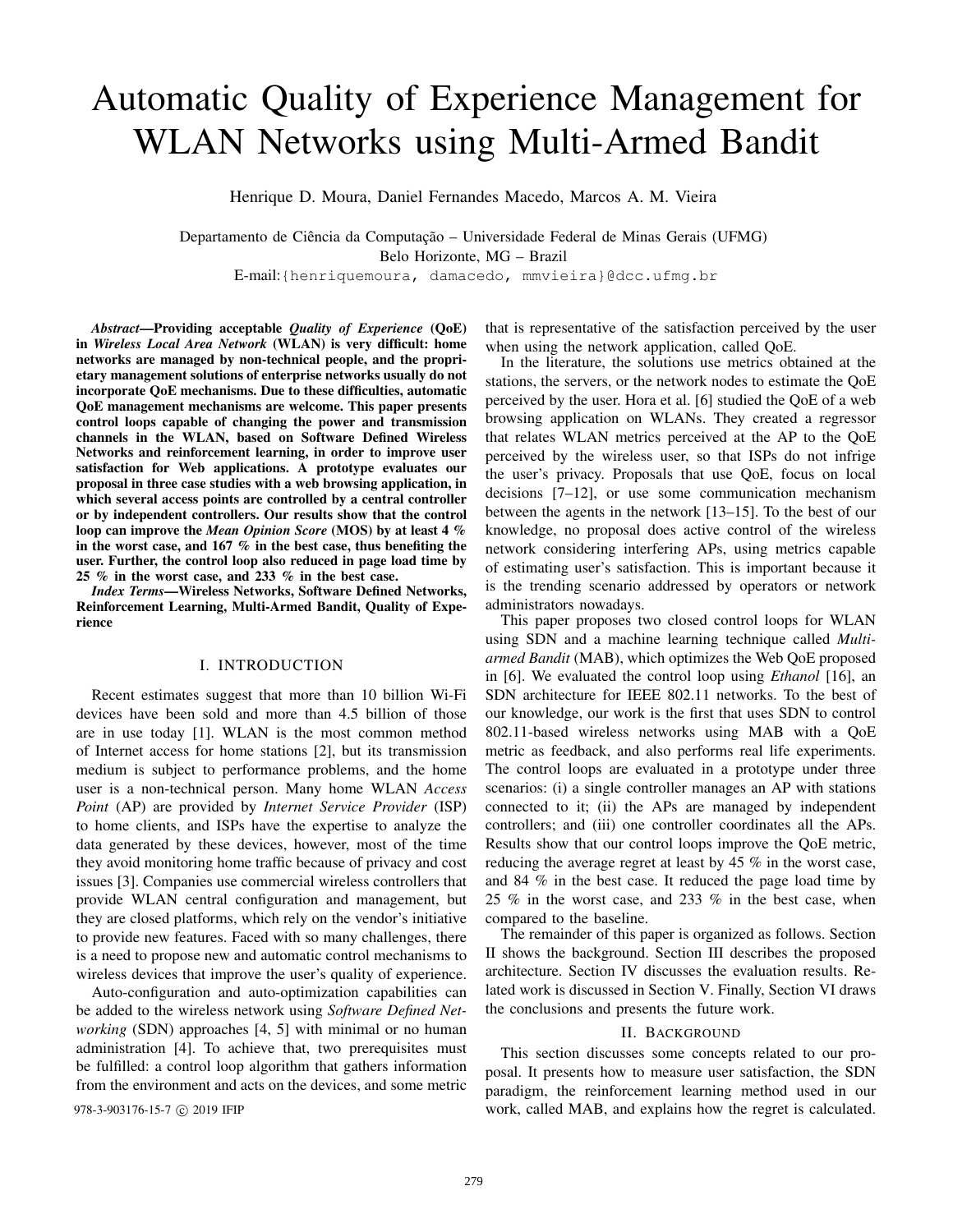# *A. Ethanol*

*Ethanol* is a SDN platform that allows the direct programming of network services by providing high level calls that control the underlying infrastructure of IEEE 802.11. It allows us to meet requirements like flexibility in the management and configuration, adaptability and independence of the supplier in wireless networks [16]. *Ethanol* defines a southbound interface that controls IEEE 802.11 APs as well as wireless stations that fully implement the IEEE 802.11/2016 standard (former 802.11k, 802.11m, and 802.11v amendments). *Ethanol* is available under *General Public License* (GPL) version 2. The source code can be found at https://github.com/h3dema/ ethanol\_hostapd for the AP, and https://github.com/h3dema/ ethanol\_controller for the controller.

*Ethanol* employs extensions of IEEE 802.11 to obtain station performance data, as well as to execute monitoring commands, so that the SDN controller obtains information about the observed link quality for each device. The use of *Ethanol* allows the controller to centrally request network usage metrics to the APs it manages, as well as to the client nodes. In this way a control algorithm can, using these metrics, adapt network parameters (such as the channel frequency, the transmission power, among others) to improve the perceived performance by the wireless network users.

## *B. Estimating Web QoE in Wi-Fi*

QoE approaches were introduced to measure the pleasure or the discomfort perceived by the user in the use of a service, including system, human, and context factors. Obtaining the QoE is complex, since the individual experience is subjective in nature, being subject to the expectations and perceptions of the user. It is also difficult to quantify and measure, since it is impossible to force the user to make an evaluation of a service, and furthermore this evaluation is objective. Research has been conducted at the academy on the measurement of QoE for web browsing. Estimators are applied directly to browsing [6, 17] or file transfers [18].

Hora et al. [6] build a predictor that can be used by an ISPs in order to relate WLAN metrics to QoE of a user browsing the web. For that reason, they use two WLAN metrics available in APs that can coarsely correlate to the MOS: average PHY rate and the percentage of medium busy time. The first one represents the link quality, and the second, the medium availability. The MOS value is generated using a support vector regressor.

Hora et al.[6] instrument a commodity AP, and passively monitor WLAN metrics. They tried to infer the relationship between WLAN metrics and QoE, through controlled web browsing experiments, in a WLAN testbed. Their results were validated using data collected in an office environment, with data collected every 30 minutes, from 6AM to 11PM, for two weeks. To account for page complexity, Hora et al. ranks sites into three categories - *light*, *average*, and *heavy*. Their predictors (one *Support Vector Regression* (SVR) for each type of site) adhere to the MOS provided by a panel of users up to 93% in their validation set. They also made measurements on APs deployed in 4,880 residential customers of a large Asian-Pacific ISP, reporting over 23,000 devices to a backend server, collecting a total of 180 million samples. Because of its thorough evaluation, we decided to use their predictor as a feedback to our control system.

### *C. Multi-armed Bandit – MAB*

Multi-armed bandit, introduced in the seminal paper of Lai and Robbins [19], is a special class of the more general paradigm of *Reinforcement Learning* (RL) for sequential optimization problems [20]. This class of learning algorithms allows an agent to interact with an unknown environment over a series of steps, observing the current state of the environment, taking actions, and receiving as feedback a scalar reward (in our case, the MOS). MAB assumes that the feedback is limited, thus learning uses a trial and error strategy [20, 21]. Also, due to the limited feedback, MAB presents a trade-off between exploration and exploitation.

Historically, the name "bandit" comes from a gambler who plays a slot machine in a casino. The casino does not want to lose money, hence the analogy of the machine being a bandit who gets the gambler's money. The problem considers that the player can bet on  $K$  machines, so she<sup>1</sup>, with each move (time step), pulls the slot machine's lever (arm). Each time an arm is pulled, a random reward, regardless of any previous reward, is returned. The  $K$  arms (actions) are considered independent of each other. The player's objective is to accumulate the maximum reward possible in the long run.

Formally, the MAB problem is described as: Let  $K$  be the number of arms the player can pull. At each time step  $t$ , also called stage, the player (agent) pulls an arm, returning a scalar reward associated with this arm. Let the state of arm  $i$  at step t be  $s_t^{(i)}$ , then, if the agent selects arm  $j = m(t)$  at time t, the states are updated as follows:

$$
s_{t+1}^{(i)} = \begin{cases} s_t^{(i)} & i \neq j \\ T_i(s_t^{(i)}, w) & i = j \end{cases} \tag{1}
$$

where  $T_i(s_t^{(i)}, w)$  is a function that describes the (possibly stochastic) transition probability of the *i-th* arm, and accepts the state of the *i-th* arm, and a random disturbance w. Rewards are taken from an unknown distribution. We can say that the reward received by the player at time  $t$  is a function of the current state and a random element:  $r_i(s_t^{(i)}, \omega)$ . The process repeats over a ⊤ steps horizon. The player's goal is to maximize the sum of the (discounted) rewards. Further, in MAB the objective of the agent is to maximize the cumulative discounted reward.

A policy is a decision rule for selecting arms as a function of the state of the arms. Gittins [22] showed that there exists an optimal index policy. Thus, there is a function that maps the state of each arm to a scalar (real number) called the "index", such that the optimal policy is to choose the arm with the highest index at any given time. This index value

<sup>1</sup>In this paper, the pronoun *she* is used for an unknown referent to balance out the perceived sexism of the generic *he*.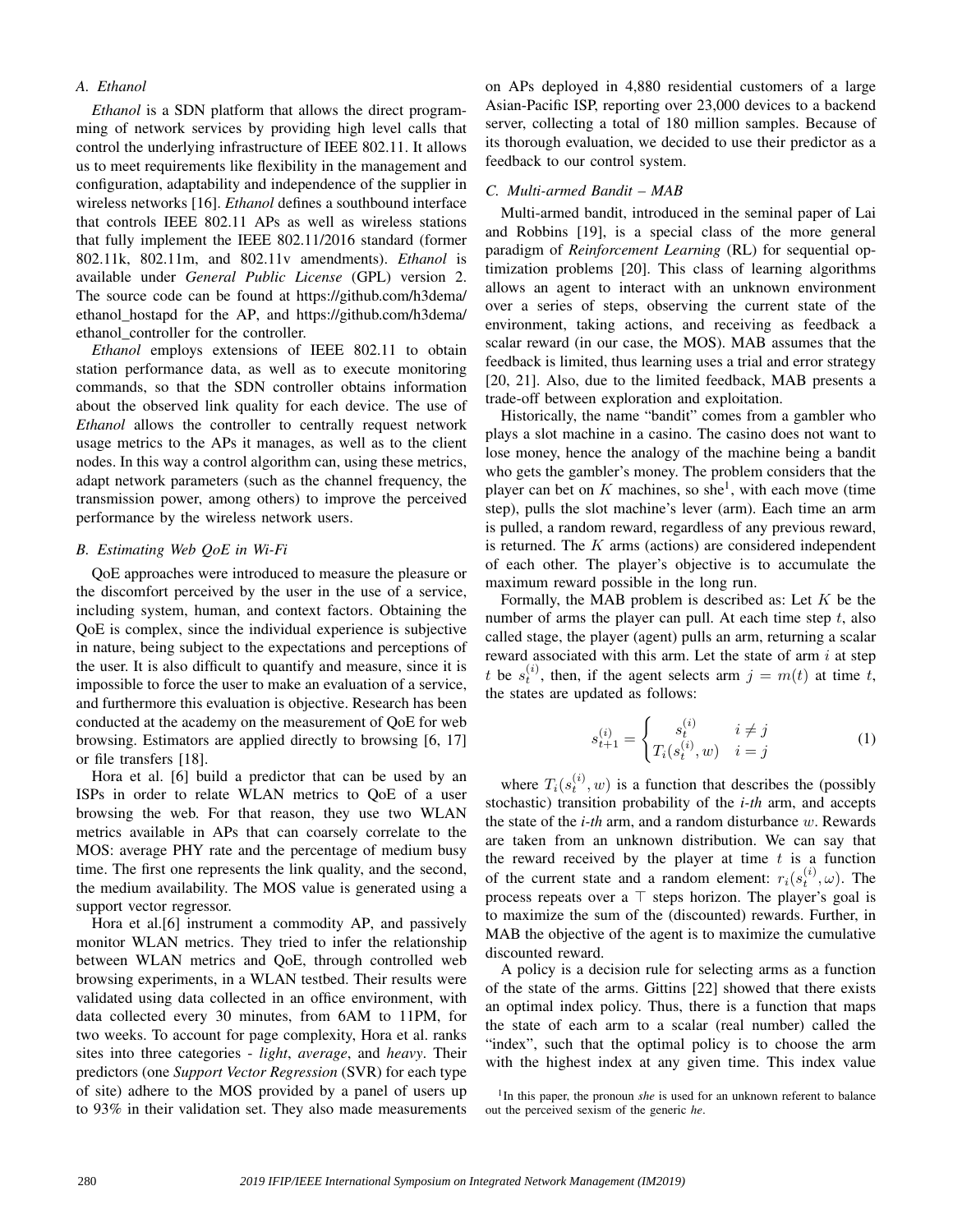reflects the expected reward estimate for each arm, as well as the estimate's confidence, thus, when using this index, the algorithm exploits the arm with the highest estimated reward, but also explores arms whose confidence in the estimate is low, since these arms can offer better rewards in the long run.

#### *Regret*

A common performance measure for bandit algorithms is the total expected regret. Regret measures the absolute difference between the sum of the rewards obtained by the strategy adopted by the agent, that is, of the rewards obtained by the sequence of arms actually selected, and the optimal strategy. In this way, it measures how much the agent lost by not choosing the best arm every time. It is defined for any fixed round of ⊤ steps as the difference between the reward that would be obtained when using an optimal policy  $\pi^*$ , and the sum of the estimated average reward values  $\hat{r}_t^j$  actually obtained in each step by selecting arm  $j$  in step  $t$ :

$$
R_T = V^{\pi^*} - \sum_{t=1}^T \hat{r}_t^{(j)} = r^*T - \sum_{j \in [1, K]}^T \hat{r}^{(j)} \mathbf{E}[N_j] \tag{2}
$$

where  $\mathbf{E}[N_i]$  is the expected number of times arm j will be selected. Therefore regret measures how much reward, on average, the system is losing by not achieving the maximum reward.

## III. SYSTEM ARCHITECTURE

We propose a closed-loop control system for wireless networks, using reinforcement learning and SDN to improve Web application QoE. For that end, the devised control loop changes either the transmission power or the wireless channel being used by the APs.

Although simple, choosing the best channel and the highest transmission power does not optimize the QoE for the following reasons. One of the options to improve the performance of web applications that may seem simple is to optimize the flow of the stations. This approach seems to work at first glance, yet it is simplistic, and does not solve the problem from the user's point of view, because there is a limit amount of system throughput, that is, it limited by wireless transmission capacity using the IEEE 802.11 protocol, and the users' needs are regulated by their perception of the rendering time for each type of site. Even so if all users were wishing to access the same type of site, their perception is influenced by the page load time, which varies for example with the wireless connection bit rate, noise in the link between the AP and the station, or other factor. In this way, maximizing throughput can affect from what is perceived by each user, because one station can interfere with another, specially in a multi-agent environment.

Figure 1 shows the proposed architecture, where the Web QoE control loop sits on top of the *Application Programming Interface* (API) provided by *Ethanol* [16], thus running as a network management service. We will discuss the algorithm used in the next section. It is worth noting that the control loop does not require changes to the user's applications or devices. The control loop depends on the classification of the site type of the web browsing flow, since there are three predictors, one for each type of site. Such a classifier uses flow data obtained during the OpenFlow "Packet In" event to read the parameters needed to classify the type of site being accessed.



Figure 1: Reinforcement Learning control loop on top of *Ethanol*

We rely on a data plane composed by APs managed by *Ethanol*. Our learning algorithm can use any IEEE 802.11 "actuators" that *Ethanol* exports, such as the channel frequency, the transmission power, MAC protocol parameters (RTS/CTM usage, DTIM, etc.), QoS parameters, among others.

*MOS:* The regressor provided by Hora et al. [6] returns the predicted MOS.Since the MOS values are discrete, and the values read from the APs are continuous, the MOS used in the experiments is calculated as a linear regression of neighbor points of the read value as show in Figure 2. The predictor is used as a black box by the model, thus if a better or more suitable predictor appears, it can be used instead.



Figure 2: How MOS is calculated in our evaluation

*Reward:* The reward measures how much the new system configuration increases or decreases the QoE. For a time t, a wireless station j perceives a MOS equal to  $MOS_{i,t}$ , calculated using the predictor. The reward used in line 12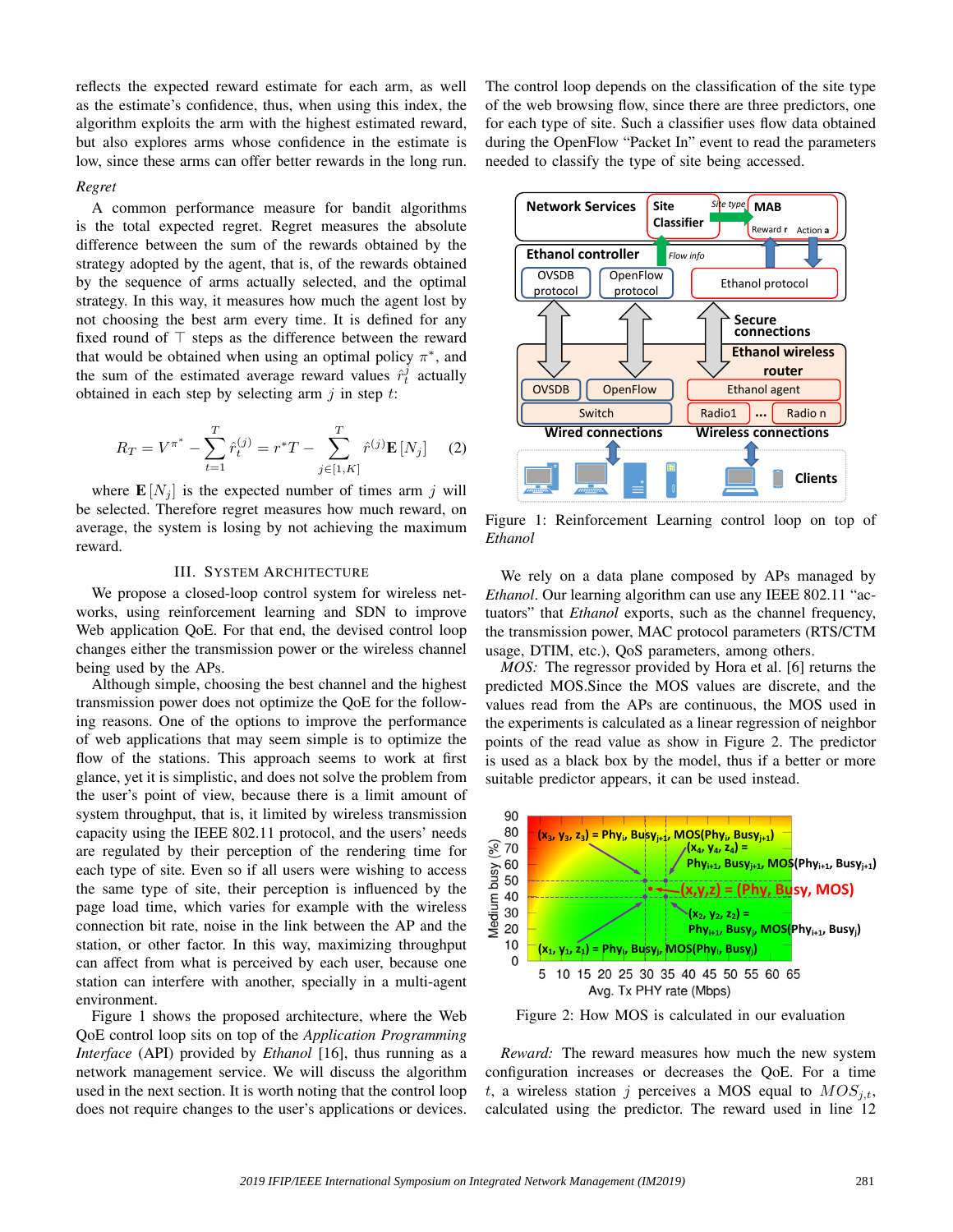of Algorithm 1 is the average MOS of all the stations $\sqrt{2}$  $r_t = \frac{1}{m} \sum_{i=1}^{m}$  $\sum_{j=1}^{m} MOS_{j,t}$ , where m is the number of the stations. Thus our control loop seeks to maximize the average MOS. Another option, which we intend to evaluate in future work, is the use of Jain's definition of fairness [23] to guarantee a more balanced MOS, i.e., penalize situations in which the results for each client differ a lot, therefore making the overall result more homogeneous.

*Actions in Multi-armed Bandit:* The proposed control loops actuate on the system by changing the wireless channel, and the transmission power. In MAB, the actions are mapped to the arms, so we have an arm for each combination of (AP, channel number, transmission power). The transmission power is discretized into 1 dBm increments. Thus the total number of arms K, using our devices, is  $n AP \times 11$  channels  $\times 15$ power levels, i.e. it scales linearly on the number of controlled access points. 5 GHz band was not used in the paper, however the model supports any channel or frequency available.

*Algorithm:* Our proposal uses the  $\epsilon$ -greedy approach, which is widely used because it is very simple. There are many approaches to MAB, but our proposal uses a class of MAB algorithms called *Upper Confidence Bound* (UCB), proposed by Auer et al. [24], in particular the algorithm uses UCB1 [24]. UCB is an elegant implementation of the idea of optimism in the face of uncertainty, as proposed by Lai and Robbins [19].

In Algorithm 1, the pseudo-code selects a deterministic policy at each step  $t$ . In line 3, the estimated average value  $\hat{r}^{(j)}$  of each arm is initialized to one, the lowest MOS possible. Another option would be to start with the maximum MOS value, but that implies in forcing the algorithm to explore all arms in the first steps. In a transfer learning experiment, this value can be initialized using previous knowledge, i.e. values learned in previous runs. We intend to evaluate this in future work.  $n_t^{(j)}$  is the number of times the arm *j* is pulled, and in the initialization, it is set to one for all arms. In time step  $t$ , the algorithm selects the arm j that maximizes the index  $I^{(j)}$ . The environment returns a scalar reward associated with the unknown reward distribution of the selected arm  $i$ .

In UCB1, after an arm j is selected and the reward  $r_t$ is received, the UCB1 indexes, the average reward and the number of selections of arm  $j$  are updated using the equations in Lines 11, 12, and 13.  $I_t^{(i)}$ ,  $n_t^{(i)}$  and  $\hat{r}_i(t)$  retain the previous values, for  $i \neq j$ .  $\hat{r}^{(j)}$  is the average reward obtained from arm j,  $n^{(j)}$  is the number of times arm j has been pulled so far, and  $t$  is the overall number of plays done so far.

As the horizon is not known, this algorithm uses the "doubling trick" described in Section 2.3 of [25]. The idea is to partition time into periods of exponentially increasing lengths. When the period T ends,  $n^{(j)}$  is reset and then is started again in the next period, and the length of  $T$  is doubled.

#### IV. CONTROL LOOP EVALUATION

This section presents three experiments used to test the control loop using four metrics: convergence time, page load time, average MOS, and regret.

# Algorithm 1 UCB algorithm

|     | $\triangleright$ K: number of arms<br>1: function $UCB(K)$                                  |
|-----|---------------------------------------------------------------------------------------------|
| 2:  | $\triangleright$ n <sup>(i)</sup> : number of times the arm i was pulled                    |
| 3:  | Initialize $I_t^{(j)} = \hat{r}_t^{(j)} = n_t^{(j)} = 1, \forall j \in [1, K], t = 0$       |
| 4:  | while $True$ do                                                                             |
| 5:  | $T \leftarrow 1$                                                                            |
| 6:  | for $t \in [1, T]$ do:                                                                      |
| 7:  | $\triangleright$ Select the arm j that maximize the index                                   |
| 8:  | $j = \max_i I_{t-1}^{(j)}$                                                                  |
| 9:  | Take action <i>i</i><br>$\triangleright$ Play the arm j                                     |
| 10: | Observe arm j's $MOS_{i,t}$ e calculate $r_t$                                               |
| 11: | update $n_t^{(j)} = n_{t-1}^{(j)} + 1$                                                      |
| 12: | update $\hat{r}_{t}^{(j)} = \frac{n_{t-1}^{(j)} \times \hat{r}_{t-1}^{(j)} + r_t}{n^{(j)}}$ |
| 13: | update $I_t^{(j)} = \hat{r}_t^{(j)} + \sqrt{\frac{2 \log(t)}{n_t^{(j)}}}$                   |
| 14: | $T \leftarrow 2 \times T$                                                                   |
| 15: | $n^{(j)} \leftarrow 1, \forall j \in [1, K]$                                                |
|     |                                                                                             |

#### *A. Scenarios*

Our experiments aim to evaluate how the control loop would work under the operating conditions found in production wireless networks. The hypothesis that we evaluate is whether the devised control loop improves the user's QoE. This is tested under three different scenarios. The first one is when the control loop only controls the user's AP, like in a residence, and in this way it has to adapt to the interference generated by the neighboring networks. Next, we evaluate the performance when several neighboring intelligent networks, with independent controllers (such as in a commercial building with several companies), coexist in the environment. And finally, we evaluate the performance of several neighboring intelligent networks being controlled by a single (logical) controller. This is similar to a large company or campus.

*1) Stand-alone (SA) experiment:* This experiment uses one controller, which manages one AP and two clients. The control is centralized, so this is a RL scenario with a single agent. In this way, the algorithm in the controller is executed on a state space that contains both stations, and therefore it seeks a global reward that maximizes the MOS of both stations. All feedback is obtained by reading information from the environment.

*2) Multi-agent (MA) experiment:* This scenario simulates a place with multiple APs, such as a shopping center, a condominium, etc., and each AP is managed by a different administrator who does not exchange information with other administrators. We will show that it is still possible to obtain benefits from the use of our control loop for the stations connected to the stations of the various networks. This is a classical case of multi-agent RL where the agents do not communicate, but have to cope with the cross-interference.

This experiment uses two independent controllers. Each controller manages one AP. The APs are near each other (less than one meter apart), so are the stations. The APs are started on the same channel and with the same power. This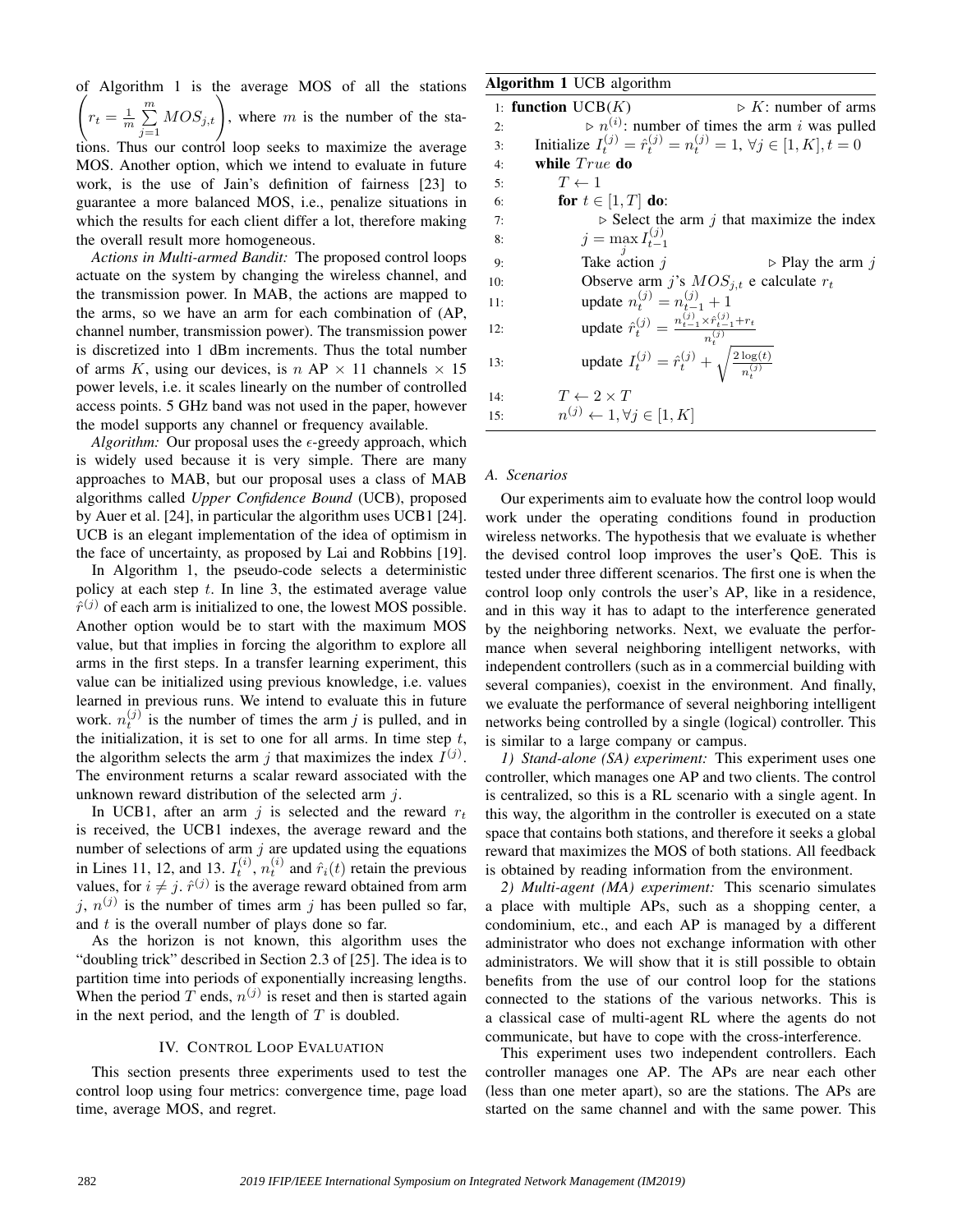experiment highlights the effects of adding intelligence to the system, which can reduce the cross interference using learning algorithms.

*3) Centrally-controlled Multi-Agent (CA) experiment:* This scenario simulates a place with multiple APs managed by a single administrator, such as in a company, a campus, etc. We will show that the control loop generates benefit for stations connected to the wireless network, even when there are neighboring APs, since the controller makes coordinated decisions to improve the global reward.

In this experiment, a single controller manages two APs. This experiment is similar to the *Stand-alone* (SA) experiment because the controllers can only obtain information by reading the environment, but now the controller coordinates two devices and the controller has to handle the cross interference that is generated by the station transmission to their respective APs.

## *B. Methodology*

The scenarios contain APs that run a modified *HostAPd*, which runs the *Ethanol* agent. The AP runs NAT so its clients can access the Internet. The wireless stations are Linux computers equipped with a wireless card compatible with IEEE 802.11b/g/n. No software is needed on the stations, relying only on IEEE 802.11 standard support. As the AP may change the channel several times, we use stations that recognize *Channel Switch Announcement message* (CWAP) messages, since CWAP is used by an AP in a *Basic Service Set* (BSS) to advertise the new channel, before changing channels. This way the station recognizes in advance the channel change, and can accelerate the migration to the new channel, reducing the disconnection time.

The traffic is not simulated, i.e, the stations download live pages over the Internet. Each client runs an command line web browser that continuously downloads the default web page from the three sites that listed in the Hora et al.'s paper. The browser requests a new default page when the current request is completed. The page load time considers the download of the whole page, i.e, the html file, scripts, RSS, and images.

The controllers are connected to a gigabit Ethernet network, just like the stations and the APs, as shown in Figure 3. The controllers and the stations use the Ethernet as an "experiment control plane", and as such no application traffic is sent over the wired interface. The APs use the Ethernet to receive control data from the controller but also to forward the station traffic (download) to the Internet. The devices are aligned, and the distances among them are shown in Figure 3.

*Combination of sites:* Because Hora et al. rank sites into three categories (*light* – Google, *average* – Facebook, and *heavy* – Amazon) and since we have two clients, we run the experiment for the six possible traffic combinations. For each combination, the experiment is repeated 30 times with a timeout of 30 minutes.

*Online classification of the flow by site type:* In order for our proposal to work in an online environment, it must be able to classify the web traffic passing through the AP in one of the three site types defined in Hora et al., so the



Figure 3: Network layout of the experimen

correct MOS regressor is selected. For the experiments, as the stations accessed the three sites defined by the authors, it was enough to use the OpenFlow "*Packet In*" event to identify the destination IP, as shown in Figure 1, and, with this information, inform the learning algorithm the site type using a simple mapping table. We are working in a semi-supervised learning classifier that employs only data accessible from the "PacketIn" events to do online classification of the sites.

*Devices description:* The controllers are dual core Intel(R) i5 PCs with 16GB of RAM. The stations are PCs with dual core Pentium(tm) 2.4GHz CPU, 2GB of RAM and a RT3062 802.11n wireless card. Because *Ethanol* runs on Linux, our APs are ASUS notebooks with Intel(R) i7 CPU  $@$  1.80GHz, 8GB of RAM and Atheros AR9485 adapters. All computers run Ubuntu Linux version 14.04 LTS.

*Baseline:* As a baseline to compare the results obtained using the controller, for each experiment configuration, we execute 20 runs without the controller actuation for 30 minutes. Executions are also made for the six combinations of site types. APs are started on a randomly selected channel, and with maximum transmission power. The experiments are performed in an environment with more than 60 other APs.

# *C. Results*

This section presents the results for the three experiments used to test the control loop. We used four metrics: convergence time, page load time, MOS, and regret (recall section II-C for the definition of regret).

*1) Convergence Time:* Table I shows the number of iterations of the algorithm so that both wireless stations reach the maximum MOS value, i.e. both reach  $MOS = 5$ . We show in the table rows the results for the site type combinations, followed by the average number of iterations with the 95% confidence interval and the median. Each iteration occurs in approximately one second, thus the number of iterations also represents an approximation of the time spent to reach the maximum on both stations. There is one sampling per iteration, then there are 1,800 sampling per run We did not present in Table I the convergence time for the baseline, because the baseline does not employ a control scheme (max transmit power and fixed channel), so there is no convergence time. When a light page is requested, the convergence time tends to be longer than the other cases, especially in the *Multi-agent*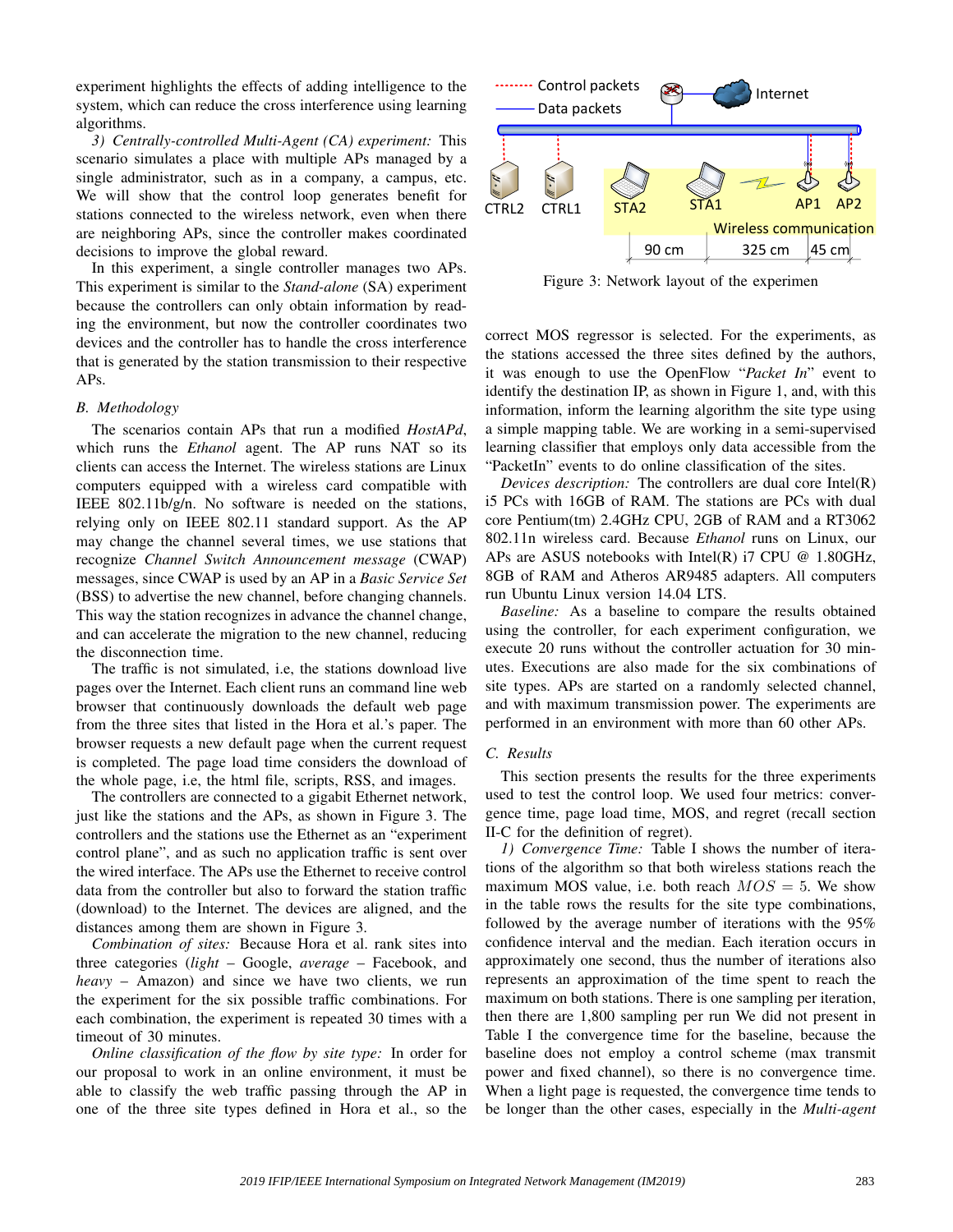| Client 1 | <b>Client 2</b> | <b>SA Experiment</b>        |        | <b>MA Experiment</b>        |        | <b>CA Experiment</b>        |        |  |
|----------|-----------------|-----------------------------|--------|-----------------------------|--------|-----------------------------|--------|--|
|          |                 | <b>Number of Iterations</b> | Median | <b>Number of Iterations</b> | Median | <b>Number of Iterations</b> | Median |  |
| light    | light           | $32.8 \pm 56.46$            | 2.0    | $1356.4 \pm 233.31$         | 1515.0 | $383.5 \pm 168.94$          | 223.0  |  |
| light    | average         | $166.6 \pm 126.84$          | 2.0    | $1309.7 \pm 243.56$         | 1255.0 | $60.9 \pm 37.33$            | 2.0    |  |
| light    | heavy           | $195.7 + 177.47$            | 2.0    | $1123.9 \pm 213.27$         | 1205.0 | $226.2 + 57.65$             | 193.0  |  |
| average  | average         | $6.9 \pm 8.08$              | 1.0    | $860.2 \pm 171.32$          | 803.5  | $8.9 \pm 6.38$              | 3.0    |  |
| average  | heavy           | $243.5 \pm 279.73$          | 3.0    | $804.4 \pm 150.03$          | 840.5  | $211.6 \pm 42.50$           | 202.0  |  |
| heavy    | heavy           | $100.7 \pm 44.15$           | 69.0   | $635.5 \pm 108.77$          | 679.5  | $199.7 \pm 37.65$           | 184.0  |  |

Table II: Comparing the regret with the baselines

| <b>Client 1</b> | Client 2 | <b>SA</b> experiment |                   |                   | <b>MA</b> experiment | <b>CA</b> experiment |                   |  |
|-----------------|----------|----------------------|-------------------|-------------------|----------------------|----------------------|-------------------|--|
|                 |          | <b>MAB</b>           | <b>Baseline</b>   | <b>MAB</b>        | <b>Baseline</b>      | MAB                  | <b>Baseline</b>   |  |
| light           | light    | $0.743 \pm 0.004$    | $1.611 \pm 0.005$ | $0.675 \pm 0.006$ | $1.579 + 0.007$      | $0.869 \pm 0.005$    | $1.579 + 0.007$   |  |
| light           | average  | $0.712 \pm 0.003$    | $1.904 + 0.006$   | $0.610 + 0.006$   | $1.843 + 0.009$      | $0.788 \pm 0.004$    | $1.843 + 0.009$   |  |
| light           | heavy    | $0.440 \pm 0.003$    | $2.706 + 0.011$   | $1.034 + 0.008$   | $3.019 + 0.006$      | $1.055 \pm 0.006$    | $3.019 + 0.006$   |  |
| average         | average  | $1.013 + 0.005$      | $2.386 + 0.009$   | $0.771 + 0.010$   | $2.477 + 0.008$      | $0.969 \pm 0.006$    | $2.477 + 0.008$   |  |
| average         | heavy    | $0.637 \pm 0.005$    | $3.108 + 0.013$   | $1.388 + 0.012$   | $3.583 + 0.006$      | $1.260 + 0.007$      | $3.583 + 0.006$   |  |
| heavy           | heavy    | $1.411 + 0.014$      | $3.164 + 0.014$   | $1.770 + 0.013$   | $3.780 + 0.003$      | $1.737 + 0.008$      | $3.780 \pm 0.003$ |  |

(MA) experiment, where the two controllers do not exchange information with each other. In this case, the competition between the two devices generates cross-interference, which makes the algorithm work harder to find a suitable configuration. Note that in all experiments, the learning algorithm starts without prior knowledge, so any available action is equivalent. A simple heuristic may never converge, since the medium quality may change in any moment. RL, on the other hand, balances exploration (puts the system into a good response) and exploitation (looks for better values), and that is very hard to translate to a simple heuristic.

The confidence intervals for the MA experiment were also higher, in general, indicating a more pronounced variability in the convergence time. This is because the controllers are not coordinated, thus they do not exchange information with each other, getting feedback only through the readings of the environment. The placement of our equipment accentuated the interference between the devices, since the AP are located side-by-side, as well as the two stations. So in the MA experiment, the selection of an action, seeking to improve the QoE, can worsen the quality of the other station. We intend, in future work, to allow controllers to exchange minimum information (for example a local QoE indicator), then the experiment can be modeled as a cooperative multi-agent environment, as each controller can add to its local equation the reward variation, accounting for the effect on the other agents (controllers).

*2) Regret:* Our agent's performance can be compared with an optimal strategy that consistently reproduces the arm (selects the action) that is best in the first  $n$  steps, for any horizon of  $n$  steps, as shown in Equation 2. Although we do not know the optimal strategy, we know that the maximum reward is five, so we can compare the strategies using MAB, and the baseline, assuming that there is an optimal strategy that always gets the maximum reward. Table II shows the mean regret with a 95% confidence interval for the three experiments, showing the results using the control loop and the baseline. This result indicates that the control loop improves the QoE perceived by the user by at least 45 % in the worst case, and by 84 % in the best case. In all cases, the regret using MAB is lower than the baseline, and, in many cases, its confidence interval is tighter.

*3) MOS distribution:* Figures 4, 5, and 6 show the cumulative probability distribution for the predicted average MOS during the execution of the experiments, considering the site type combinations for each of the three test environments described in the Section IV-A. The MOS shown in this section is obtained using the predictor developed by Hora et al., using measurements that are performed in the APs [6]. The curves show in the X-axis the value of the MOS, which varies between 1 and 5. The Y-axis shows the cumulative probability. This way if one traces a line parallel to the X axis at a given Y value, she can identify that the process with the best MOS is the one that intersects this line to the rightmost position. Due to the available space, we did not show all the combinations, but only the worst and the best curves. Each graph contains the average MOS achieved by the stations accessing the web sites, i.e., each point in the curve represents the value resulting from each station's obtained MOS value, at each iteration, divided by the total number of stations. The continuous curve is the baseline, while the other curve (dotted) is the result with control loop using MAB. We can observe that in most of the graphs, the control loop curve presents better results than the baseline, i.e., the control loop's probability of obtaining better results, and thus increase user satisfaction, is greater than the baseline. In the *light*-*light* curves, the curves are closer. This is because the *light* site demands few network resources, so the baseline can already achieve good results. Note, however, that the regret for these cases is roughly the double for the baseline than for the control loop. However, in cases where one of the sites is a *heavy* site, the performance of the control loop is significantly better, and in the case of the SA experiment, the values are up to six times better than the baseline.

*4) Page Load Time:* The page load time consists of the time that takes to download the whole page, i.e., the html file, all script files, RSS files, and images files, and is measured at the stations for each download. Table III shows the average page load time, in seconds, of both stations, without using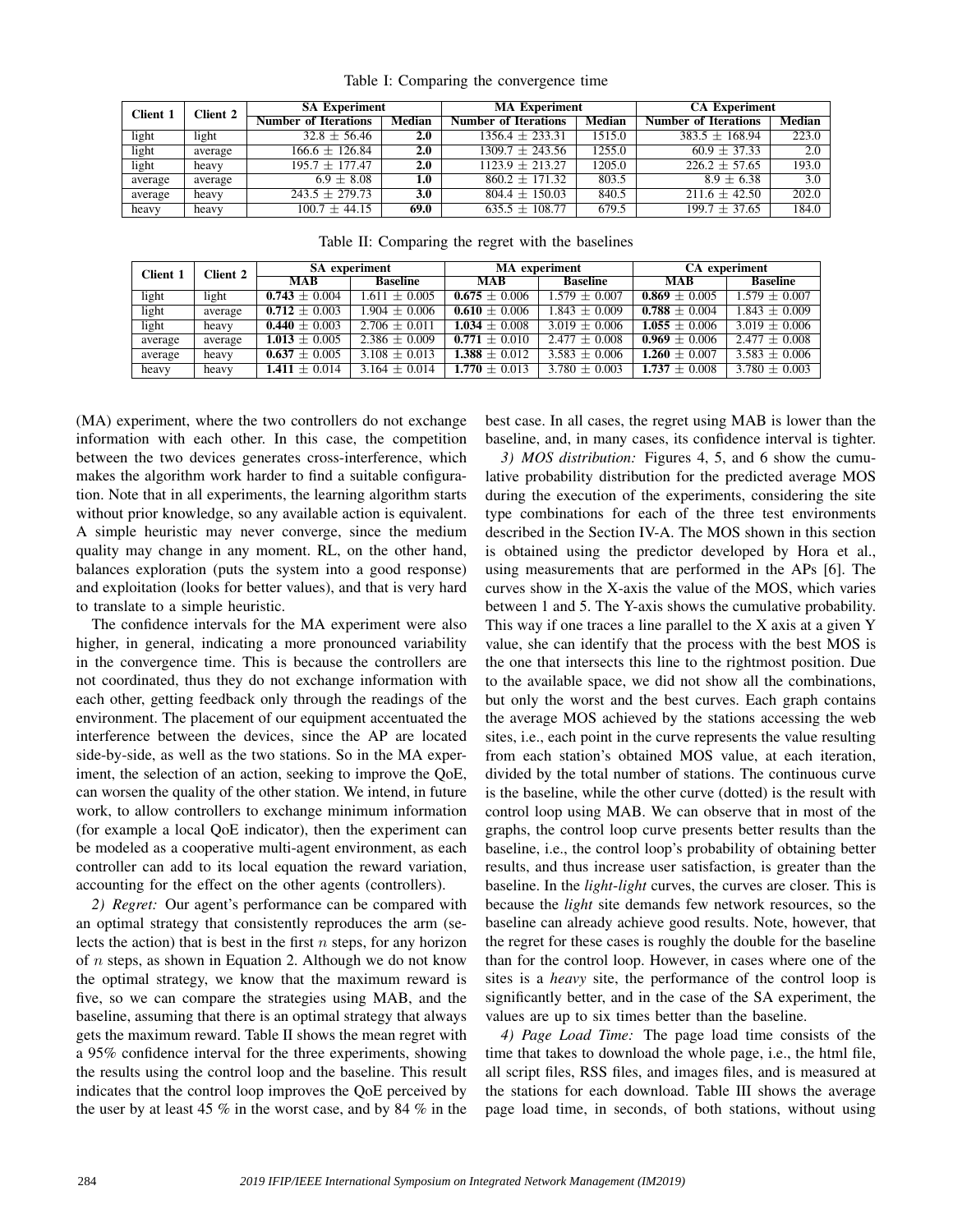





Figure 5: MA experiment - Cumulative distribution of MOS using MAB



Figure 6: CA experiment - Cumulative distribution of MOS using MAB

the control algorithm and when using it. Each row represents one of the six site type combinations, and the columns are grouped by the experiment. The gain, i.e. how much better is the performance with the controller that without it, is also shown. All values are the average of the experiment, and with a confidence interval of 95%. The perceived variation at each request is because the accessed web servers return a slightly different set of images and scripts to each request, e.g. different publicity for each request, and due to small variations in the test environment.

The use of learning algorithms results in shorter page loading times. For example, in the *light*–*average* case for the SA experiment, the improvement is mainly achieved by reducing the page load time of the *average* type page. However, we did not observe a pattern among the experiments. That is, no combination has consistently shown an improvement pattern over another combination.

# V. RELATED WORK

Wireless channel conditions can be modeled using a finitestate Markov model [26], thus RL approaches can be applied to many wireless problems. Some previous research used RL for routing, channel and power control in ad-hoc and wireless sensor networks, like in [27, 28]. These were successful approaches, but they are not user-centric approaches, only optimizing *Quality of Service* (QoS) parameters.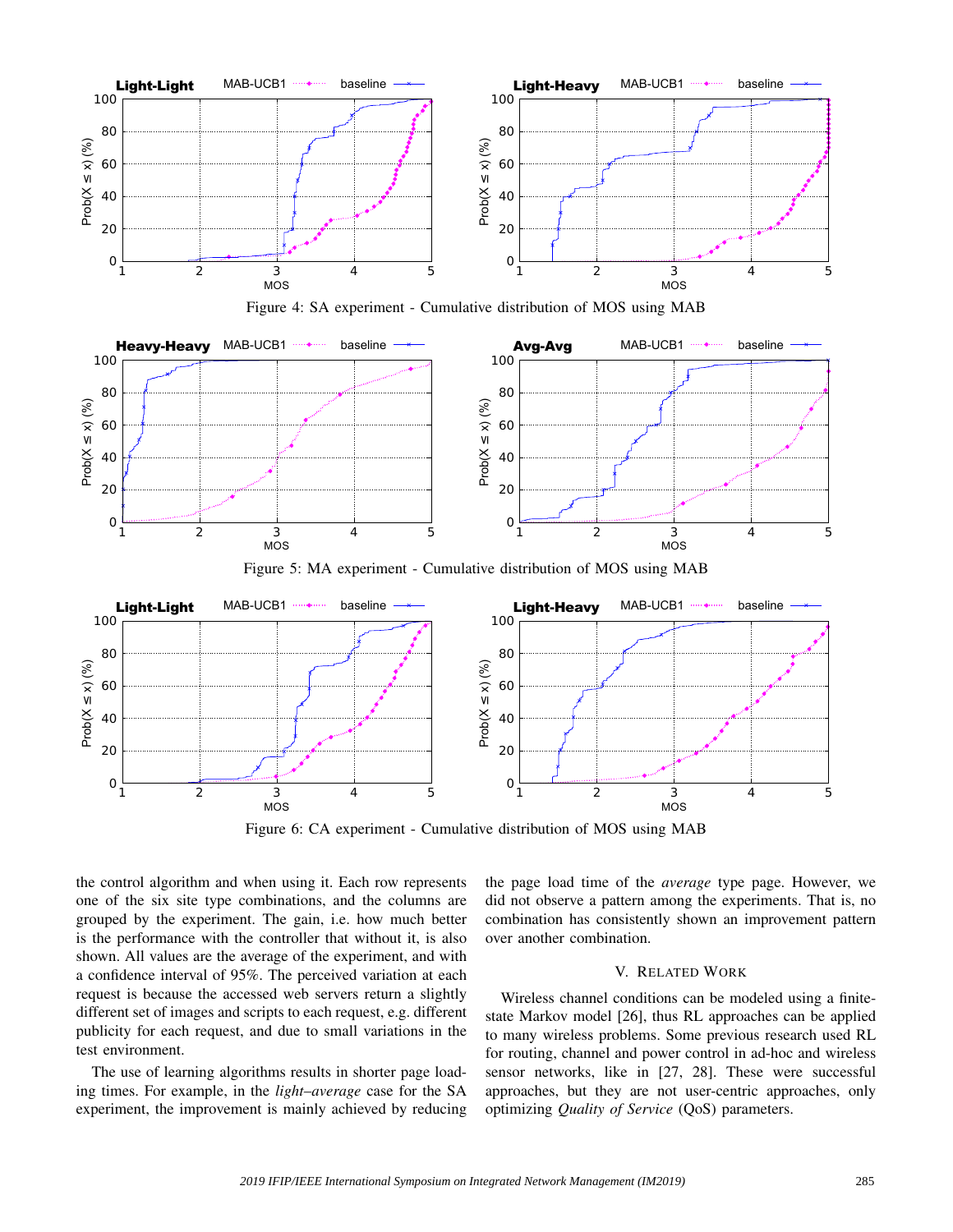| <b>Client</b> | <b>Client</b> | <b>SA Experiment</b> |               |             | <b>MA Experiment</b> |               |                        | <b>CA Experiment</b> |                |                 |
|---------------|---------------|----------------------|---------------|-------------|----------------------|---------------|------------------------|----------------------|----------------|-----------------|
|               |               | Without              | With          | Gain        | Without              | With          | Gain                   | Without              | With           | Gain            |
|               |               | Controller (s)       |               | $(\%)$      | Controller (s)       |               | $(\%)$                 | Controller (s)       |                | $\mathscr{G}_o$ |
| light         | light         | $5.8 \pm 0.6$        | $2.8 \pm 0.1$ | 108<br>$\%$ | 5.7<br>$\pm 0.0$     | $3.3 \pm 0.9$ | 73 %                   | $5.7 \pm 0.0$        | $4.5 \pm 0.7$  | $25\%$          |
| light         | average       | 13.0 $\pm$ 0.1       | $3.8 \pm 0.4$ | 240%        | $13.6 \pm 0.2$       | $9.6 \pm 1.6$ | 41 $%$                 | $13.6 \pm 0.2$       | $6.7 \pm 5.4$  | 101 %           |
| light         | heavy         | $9.6 \pm 0.1$        | $4.4 \pm 0.4$ | $\%$<br>18، | 9.7<br>$\pm$ 0.1     | $5.4 \pm 0.2$ | 79 %                   | $9.7 \pm 0.1$        | $4.0 \pm 7.0$  | 140 $%$         |
| average       | average       | $20.6 \pm 0.2$       | $7.2 \pm 0.5$ | 186 %       | $20.9 \pm 0.1$       | $9.0 \pm 2.6$ | 131<br>$\%$            | $20.9 \pm 0.1$       | $18.3 \pm 4.8$ | 14 %            |
| average       | heavy         | $16.5 \pm 0.1$       | $8.5 \pm 0.8$ | 94 %        | 17.1<br>$\pm 0.1$    | $+5.3$<br>8.5 | 101<br>$\mathcal{O}_0$ | $+0.1$               | $8.7 \pm 5.5$  | 95 %            |
| heavy         | heavy         | $12.6 \pm 0.2$       | $7.3 \pm 2.2$ | 73 %        | $\pm$ 0.1<br>13.1    | $+5.0$<br>8.0 | 63 $%$                 | 3.1<br>$+0.1$        | $7.2 + 10.4$   | 81 %            |

Table III: Comparing page load time (in seconds)

Recently, the research focuses in satisfying the users' need (an QoE approach). Barakovic and Skorin-Kapov [3] surveyed ´ the state-of-the-art of QoE Management, focusing on wireless networks and addressing three management aspects: (a) modeling, (b) monitoring and measurement, and (c) adaptation and optimization. They explored the use of MOS in cellular networks, but did not provide a wireless network QoE metric. The task of obtaining a user satisfaction assessment during the network operation is complicated, expensive, and not always well accepted by the user, thus control solutions usually employ estimates.

Some methods estimate QoE with metrics obtained at stations. For example, Habachi et al. [29] created a MOS-aware TCP congestion control using an online learning algorithm that outperforms other congestion control schemes in terms of QoE. They used packet loss rate and jitter, and their proposal selects the TCP congestion window size. Aguiar et al. [30] studied many QoE metrics in video transmissions, but they did not propose a control mechanism. Shaikh et al. [17] used linear, logarithmic, exponential and power regression to correlate page download time, throughput perceived by the user, and packet loss to QoE, but they did not apply the metric to control the network. A QoE/QoS correlation is provided by Kim et al. [31] for IPTV QoE evaluation, using bandwidth, burst level, delay and jitter. However, they evaluated this correlation only in cabled broadband connections, which are much more stable than a wireless link, and also did not use it to improve the QoE. Ghahfarokhi and Movahhedinia [8] and Wu et al. [9] proposed QoE-aware handover approaches, but, in both proposals, control runs at the mobile user station.

Other approaches consider metrics measured at the source of the data stream, such as on the video server in Gadaleta et al. [12]. They proposed D-DASH, which improves the QoE using Deep Q-Learning, but it only controls the video server, not the network as in our approach. Zhang et al. [32] propose a cache management scheme for HTTP servers using adaptive bit rate streaming in wireless networks to maximize the users' QoE. Their work uses a logarithmic function of the playback rate to infer the QoE metric, which was validated by 22 users, but they did not perform active learning or use an SDN approach.

The network nodes can be used as decision points. For example, in Yin et al. [14], the wireless medium access is decided locally by each node in the network, using a learning algorithm. However, without global view, it is harder to optimize the whole network. He et al. [18] used a metric to decide if data must be cached or dropped at each node of the network, and Chenji et al. [33] used QoE to allocate bandwidth in wireless networks, but the decision was made by solving linear optimization problems.

Other work uses SDN to improve the network performance, e.g., Amani et al. [34] proposed an offloading mechanism for 5G networks using SDN and wireless networks, using QoS metrics to support the decision. They used a network model to tackle the problem, and did not use a learning approach.

# VI. CONCLUSION AND FUTURE WORK

Automatic control mechanisms, which use the user satisfaction as feedback, allow network administrators to improve satisfaction while maintaining market competitiveness. Thus one of the main challenges today is to develop intelligent and resilient methods that can ensure the provision of good quality network services and meet the users' QoE expectations. Therefore, a control loop using learning algorithms should increase the adaptability of network services, while it maintains or increases the perceived QoE.

This paper proposes a closed control loop for WLAN using SDN, RL, and QoE, to improve the user's satisfaction. A prototype that optimizes web QoE was developed to test the proposal. Results show that the learning algorithm can reduce the average regret by at least 45% in the worst case, and 84% in the best case. The MOS can be improved by at least 4% in the worst case, and 167% in the best case, thus benefiting the user. The page load time was also reduced by 25 % in the worst case, and 233 % in the best case, compared to the baseline.

As future work, we will expand the number of devices in the experiments to better evaluate the scalability of our solution. Learning from previous experience, and generalization should also be tested, thus the algorithm starts using values learned in previous runs. Finally, to better cope with the user experience, we should consider the time to render the visible page to predict QoE, and for that we need to refine Hora et al.'s methodology.

# ACKNOWLEDGMENT

The authors would like to acknowledge CAPES, CNPq and FAPEMIG, funding agencies from the Brazilian federal and state government, for financing this research.

# **REFERENCES**

[1] S. Biswas, J. Bicket, E. Wong, R. Musaloiu-e, A. Bhartia, and D. Aguayo, "Large-scale measurements of Wireless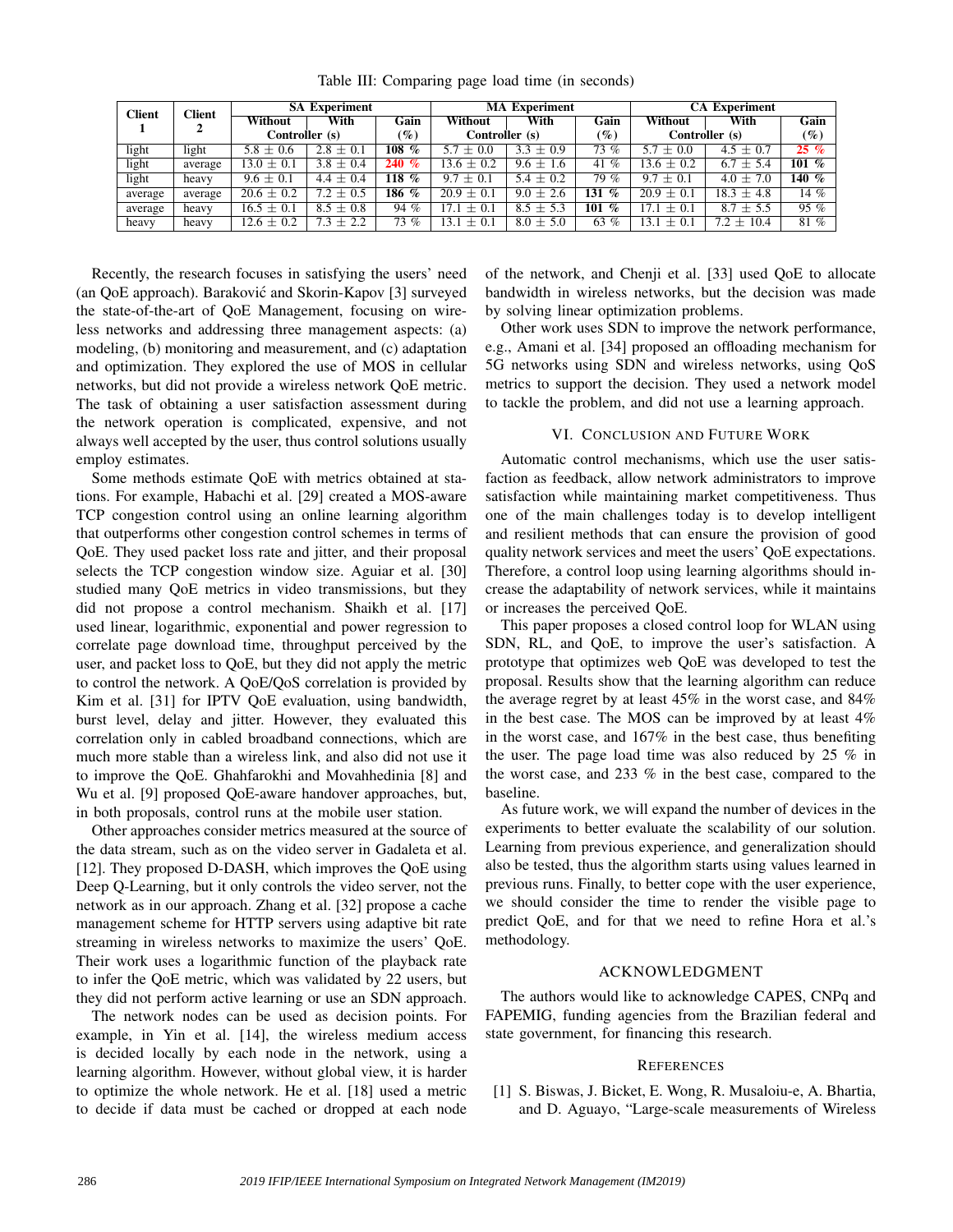Network behavior," in *ACM SIGCOMM Computer Communication Review*, vol. 45. ACM, 2015, pp. 153–165.

- [2] L. DiCioccio, R. Teixeira, and C. Rosenberg, "Characterizing home networks with HOMENET profiler," *UPMC Sorbonne Universits, Tech. Rep. CP-PRL-2011-09-0001*, 2011.
- [3] S. Baraković and L. Skorin-Kapov, "Survey and challenges of QoE management issues in wireless networks," *Journal of Computer Networks and Communications*, vol. 2013, 2013.
- [4] N. Marchetti, N. R. Prasad, J. Johansson, and T. Cai, "Self-organizing networks: State-of-the-art, challenges and perspectives," in *2010 8th International Conference on Communications*. IEEE, 2010, pp. 503–508.
- [5] R. Barco, P. Lazaro, and P. Munoz, "A unified framework for self-healing in wireless networks," *IEEE Communications Magazine*, vol. 50, no. 12, pp. 134–142, December 2012.
- [6] D. N. d. Hora, R. Teixeira, K. van Doorselaer, and K. van Oost, "Predicting the Effect of Home Wi-Fi Quality on Web QoE," in *Proceedings of the 2016 Workshop on QoE-based Analysis and Management of Data Communication Networks*, ser. Internet-QoE '16. New York, NY, USA: ACM, 2016, pp. 13–18.
- [7] H. A. Tran, A. Mellouk, S. Hoceini, and B. Augustin, "Global state-dependent QoE based routing," in *2012 IEEE International Conference on Communications*. IEEE, 2012, pp. 131–135.
- [8] B. S. Ghahfarokhi and N. Movahhedinia, "A personalized QoE-aware handover decision based on distributed reinforcement learning," *Wireless networks*, vol. 19, no. 8, pp. 1807–1828, 2013.
- [9] Y. Wu, F. Hu, S. Kumar, Y. Zhu, A. Talari, N. Rahnavard, and J. D. Matyjas, "A learning-based QoE-driven spectrum handoff scheme for multimedia transmissions over cognitive radio networks," *IEEE Journal on Selected Areas in Communications*, vol. 32, no. 11, pp. 2134– 2148, 2014.
- [10] N. Coutinho, R. Matos, C. Marques, A. Reis, S. Sargento, J. Chakareski, and A. Kassler, "Dynamic Dualreinforcement-learning Routing Strategies for Quality of Experience-aware Wireless Mesh Networking," *Comput. Netw.*, vol. 88, no. C, pp. 269–285, Sep. 2015. [Online]. Available: http://dx.doi.org/10.1016/j.comnet. 2015.06.016
- [11] M. Jaber, M. A. Imran, R. Tafazolli, and A. Tukmanov, "A multiple attribute user-centric backhaul provisioning scheme using distributed SON," in *2016 IEEE Global Communications Conference*. IEEE, 2016, pp. 1–6.
- [12] M. Gadaleta, F. Chiariotti, M. Rossi, and A. Zanella, "D-DASH: A Deep Q-Learning Framework for DASH Video Streaming," *IEEE Transactions on Cognitive Communications and Networking*, vol. 3, no. 4, pp. 703–718, 2017.
- [13] N. Aharony, T. Zehavi, and Y. Engel, "Learning wireless network association control with gaussian process temporal difference methods," in *Proceedings of OPNET-*

*WORK*, 2005.

- [14] J. Yin, Y. Mao, S. Leng, X. Wang, and H. Fu, "Qoe provisioning by random access in next-generation wireless networks," in *2015 IEEE Global Communications Conference*. IEEE, 2015, pp. 1–7.
- [15] R. Matos, N. Coutinho, C. Marques, S. Sargento, J. Chakareski, and A. Kassler, "Quality of experiencebased routing in multi-service Wireless Mesh Networks," in *2012 IEEE International Conference on Communications*. IEEE, 2012, pp. 7060–7065.
- [16] H. Moura, G. V. C. Bessa, M. A. M. Vieira, and D. F. Macedo, "Ethanol: Software Defined Networking for 802.11 Wireless Networks," *IFIP/IEEE International Symposium on Integrated Network Management*, 2015.
- [17] J. Shaikh, M. Fiedler, and D. Collange, "Quality of experience from user and network perspectives," *Annals of Telecommunications*, vol. 65, no. 1-2, pp. 47–57, 2010.
- [18] X. He, K. Wang, H. Huang, T. Miyazaki, Y. Wang, and S. Guo, "Green resource allocation based on deep reinforcement learning in content-centric IoT," *IEEE Transactions on Emerging Topics in Computing*, 2018.
- [19] T. L. Lai and H. Robbins, "Asymptotically efficient adaptive allocation rules," *Advances in applied mathematics*, vol. 6, no. 1, pp. 4–22, 1985.
- [20] R. S. Sutton and A. G. Barto, *Reinforcement learning: An introduction*. MIT press Cambridge, 1998, vol. 1.
- [21] L. P. Kaelbling, M. L. Littman, and A. W. Moore, "Reinforcement learning: A survey," *Journal of artificial intelligence research*, vol. 4, pp. 237–285, 1996.
- [22] J. Gittins, K. Glazebrook, and R. Weber, *Multi-armed bandit allocation indices*. John Wiley & Sons, 2011.
- [23] R. Jain, D.-M. Chiu, and W. R. Hawe, *A quantitative measure of fairness and discrimination for resource allocation in shared computer system*. Eastern Research Laboratory, Digital Equipment Corporation Hudson, MA, 1984, vol. 38.
- [24] P. Auer, N. Cesa-Bianchi, and P. Fischer, "Finite-time analysis of the Multiarmed Bandit Problem," *Machine learning*, vol. 47, no. 2-3, pp. 235–256, 2002.
- [25] N. Cesa-Bianchi and G. Lugosi, *Prediction, Learning, and Games*. Cambridge University Press, 2006.
- [26] Q. Zhang and S. A. Kassam, "Finite-state markov model for rayleigh fading channels," *IEEE Transactions on communications*, vol. 47, no. 11, pp. 1688–1692, 1999.
- [27] A. Forster, "Machine Learning Techniques applied to Wireless Ad-Hoc Networks: Guide and Survey," in *3rd International Conference on Intelligent Sensors, Sensor Networks and Information, 2007.* IEEE, 2007, pp. 365– 370.
- [28] R. V. Kulkarni, A. Forster, and G. K. Venayagamoorthy, "Computational intelligence in Wireless Sensor Networks: A Survey," *IEEE communications surveys & tutorials*, vol. 13, no. 1, pp. 68–96, 2011.
- [29] O. Habachi, Y. Hu, M. Van der Schaar, Y. Hayel, and F. Wu, "MOS-based congestion control for conversational services in Wireless Environments," *IEEE Journal*